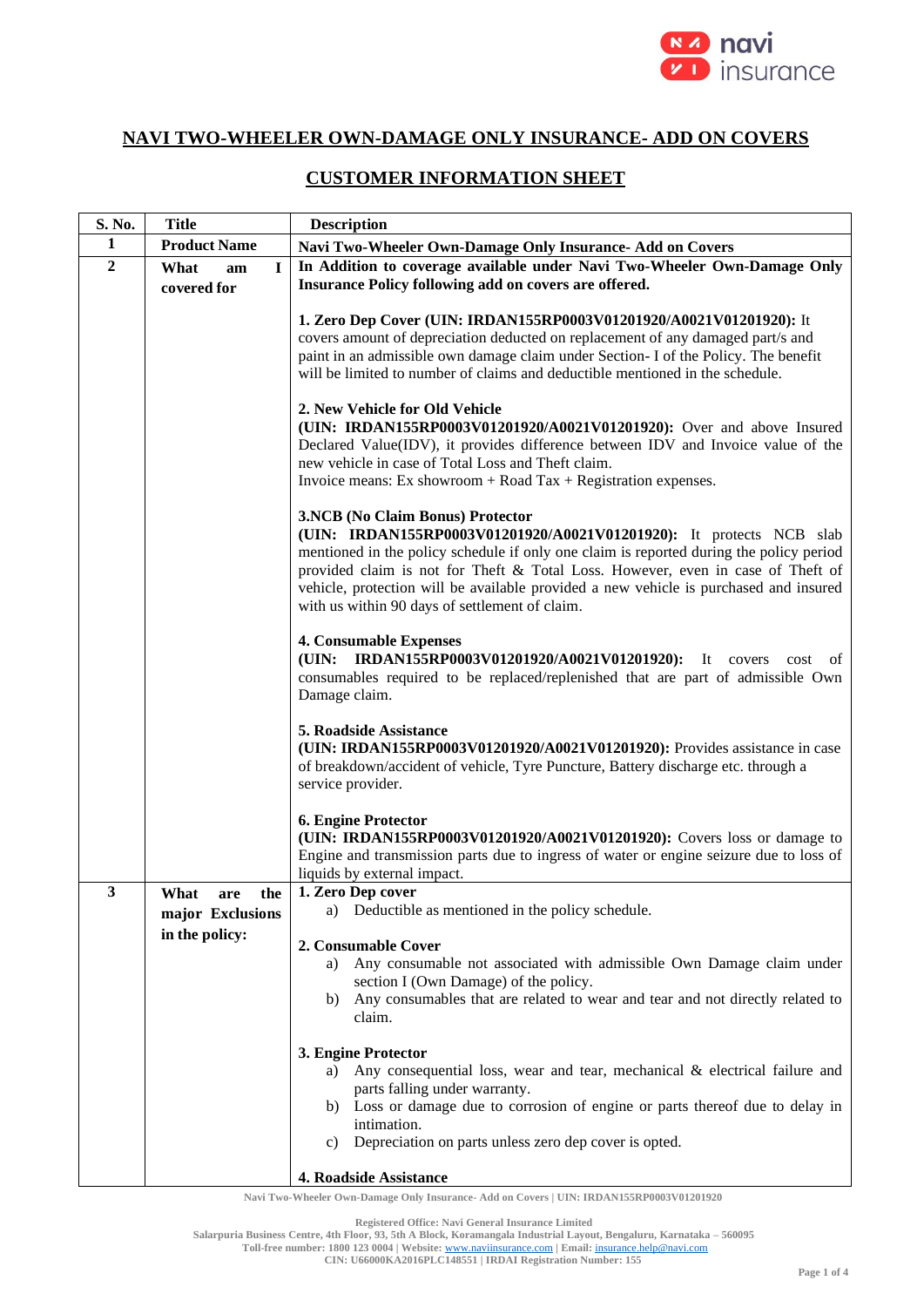

|   |               | Act of God (including exceptional adverse weather conditions), earthquake,<br>a)                                                                                          |  |  |
|---|---------------|---------------------------------------------------------------------------------------------------------------------------------------------------------------------------|--|--|
|   |               | fire                                                                                                                                                                      |  |  |
|   |               | Loss of or damage to luggage or other personal effects that might occur during<br>b)<br>the services performance.                                                         |  |  |
|   |               | Vehicles used for the purpose of racing, rallying, motor-sports.<br>c)                                                                                                    |  |  |
|   |               | Routine repairs/services at user's home or other location.<br>d)                                                                                                          |  |  |
|   |               | Consequential damages arising out of repair on the spot/towing or any other<br>e)                                                                                         |  |  |
|   |               | road side assistance services.                                                                                                                                            |  |  |
|   |               | f)<br>Any event not stated in coverages.                                                                                                                                  |  |  |
|   |               | (Note: the above is a partial listing of the policy exclusions. Please refer to the policy<br>document for the full listing)                                              |  |  |
| 4 | <b>Claims</b> | <b>Claim Notification &amp; Registration:</b>                                                                                                                             |  |  |
|   |               | Notify or submit a claim by following way;                                                                                                                                |  |  |
|   |               | By calling Toll Free 18001230004 OR<br>$\bullet$                                                                                                                          |  |  |
|   |               | By sending an E Mail to insurance.help@navi.com OR                                                                                                                        |  |  |
|   |               | For Senior Citizens, we have a special cell and our Senior Citizen Customers                                                                                              |  |  |
|   |               | can email us at seniorcare@navi.com for priority resolution                                                                                                               |  |  |
|   |               | Through Customer Portal on website www.naviinsurance.com OR                                                                                                               |  |  |
|   |               | Using Mobile App OR<br>$\bullet$                                                                                                                                          |  |  |
|   |               | Directly walk into branch                                                                                                                                                 |  |  |
|   |               | While notifying the claim, following information should be provided:                                                                                                      |  |  |
|   |               | Name of insured<br>$\bullet$                                                                                                                                              |  |  |
|   |               | Insured contact numbers<br>$\bullet$                                                                                                                                      |  |  |
|   |               | Policy number<br>٠                                                                                                                                                        |  |  |
|   |               | Date and time of loss                                                                                                                                                     |  |  |
|   |               | Location of loss                                                                                                                                                          |  |  |
|   |               | Nature and approximate extent of loss<br>٠                                                                                                                                |  |  |
|   |               | Place and contact details of the person at the loss location<br>$\bullet$                                                                                                 |  |  |
|   |               | <b>After Notification &amp; Registration:</b>                                                                                                                             |  |  |
|   |               | <b>Own Damage Claims:</b>                                                                                                                                                 |  |  |
|   |               | You are advised to shift your vehicle to any of our network garage to avail "cashless"                                                                                    |  |  |
|   |               | facility. Alternatively, you may shift your vehicle to any garage of your choice to avail                                                                                 |  |  |
|   |               | claim as "Reimbursement".                                                                                                                                                 |  |  |
|   |               | Survey will be conducted before you carry out the repair by the surveyor at the garage.                                                                                   |  |  |
|   |               | Please refer policy for details regarding survey process.                                                                                                                 |  |  |
|   |               | The Company has option to repair, reinstate or replace the vehicle or part thereof                                                                                        |  |  |
|   |               | and/or its accessories or may pay in cash the amount of the loss or damage and the                                                                                        |  |  |
|   |               | liability of the Company shall not exceed:                                                                                                                                |  |  |
|   |               | for total loss / constructive total loss of the vehicle - the Insured's Declared Value<br>a.                                                                              |  |  |
|   |               | (IDV) of the vehicle (including accessories thereon) as specified in the Schedule                                                                                         |  |  |
|   |               | less the value of the wreck.                                                                                                                                              |  |  |
|   |               |                                                                                                                                                                           |  |  |
|   |               | for partial losses, i.e. losses other than Total Loss/Constructive Total Loss of the<br>b.<br>vehicle - actual and reasonable costs of repair and/or replacement of parts |  |  |
|   |               | lost/damaged subject to depreciation as per limits specified.                                                                                                             |  |  |
|   |               |                                                                                                                                                                           |  |  |
|   |               | Following are the documents that will be needed for survey and processing of Own                                                                                          |  |  |
|   |               | Damage claim:                                                                                                                                                             |  |  |
|   |               | Claim Form completely filled and duly signed by Insured (CO's seal need to be<br>$\bullet$                                                                                |  |  |
|   |               | affixed in case the insured is a Firm/Company)                                                                                                                            |  |  |

**Navi Two-Wheeler Own-Damage Only Insurance- Add on Covers | UIN: IRDAN155RP0003V01201920**

**Registered Office: Navi General Insurance Limited**

**Salarpuria Business Centre, 4th Floor, 93, 5th A Block, Koramangala Industrial Layout, Bengaluru, Karnataka – 560095 Toll-free number: 1800 123 0004 | Website:** [www.naviinsurance.com](http://www.naviinsurance.com/) **| Email:** [insurance.help@navi.com](mailto:insurance.help@navi.com)

**CIN: U66000KA2016PLC148551 | IRDAI Registration Number: 155**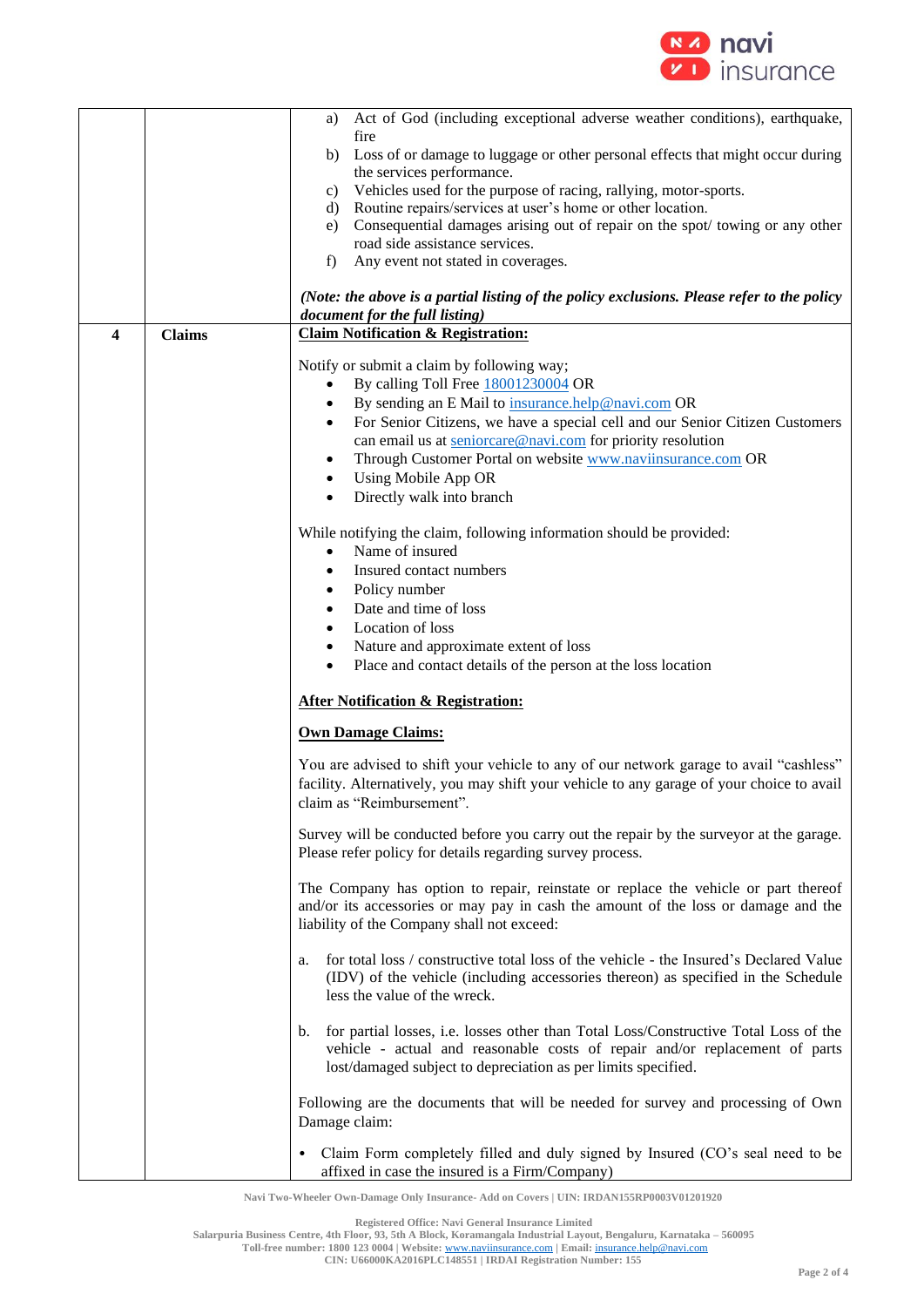

|   |                                   | Copy of Registration Certificate (original for verification)<br>Copy of Motor Driving License of the person driving the vehicle at the time of<br>accident (original for verification)<br>Police Report / Panchnama (In case of Partial Theft / Third Party property damage /<br>Death / Body Injury / Damage due to Riot, Strike and Malicious act)<br>KYC documents (Address Proof as per policy & ID proof) if claim amount exceeds<br>$\bullet$<br>Rs. 1 lakh.<br>Cancelled Cheque (CTS complied) or Filled NEFT Mandate form for online<br>$\bullet$<br>transfer of claim payment. (For reimbursement claims only). |  |  |
|---|-----------------------------------|--------------------------------------------------------------------------------------------------------------------------------------------------------------------------------------------------------------------------------------------------------------------------------------------------------------------------------------------------------------------------------------------------------------------------------------------------------------------------------------------------------------------------------------------------------------------------------------------------------------------------|--|--|
|   |                                   | <b>Own Damage Claim Settlement:</b>                                                                                                                                                                                                                                                                                                                                                                                                                                                                                                                                                                                      |  |  |
|   |                                   | 1. After receipt of all relevant claim document, surveyor will assess the loss and issue<br>work order.                                                                                                                                                                                                                                                                                                                                                                                                                                                                                                                  |  |  |
|   |                                   | 2. The surveyor may conduct re-inspection once repairs are completed.                                                                                                                                                                                                                                                                                                                                                                                                                                                                                                                                                    |  |  |
|   |                                   | 3. NAVI GI will issue a Claim Amount Confirmation (CAC) on receipt of<br>original/proforma repairing bill.                                                                                                                                                                                                                                                                                                                                                                                                                                                                                                               |  |  |
|   |                                   | 4. You can take the delivery of your vehicle by paying your share in claim and/or<br>amount towards any non-accidental work. While taking delivery of your vehicle,<br>submit Satisfaction letter signed by you (CO's seal need to be affixed in case the<br>insured is a Firm/Company) to garage.                                                                                                                                                                                                                                                                                                                       |  |  |
|   |                                   | We will release claim payment within 7 working days after receipt of all claim<br>document.                                                                                                                                                                                                                                                                                                                                                                                                                                                                                                                              |  |  |
|   |                                   | The list of documents furnished herein is illustrative but not exhaustive. We may<br>request you to provide more documents depending upon the nature of loss and<br>circumstances.                                                                                                                                                                                                                                                                                                                                                                                                                                       |  |  |
|   |                                   | Please also refer policy for detail documentation requirement.                                                                                                                                                                                                                                                                                                                                                                                                                                                                                                                                                           |  |  |
| 5 | <b>Policy Servicing</b>           | a. Call Us: Toll Free 1800 123 0004                                                                                                                                                                                                                                                                                                                                                                                                                                                                                                                                                                                      |  |  |
|   |                                   | <b>b.</b> Email: insurance.help@navi.com                                                                                                                                                                                                                                                                                                                                                                                                                                                                                                                                                                                 |  |  |
|   |                                   | Email for Senior Citizens- seniorcare@navi.com                                                                                                                                                                                                                                                                                                                                                                                                                                                                                                                                                                           |  |  |
|   |                                   | c. Visit our website: https://www.naviinsurance.com/service/                                                                                                                                                                                                                                                                                                                                                                                                                                                                                                                                                             |  |  |
|   |                                   | d. Walk in for assistance                                                                                                                                                                                                                                                                                                                                                                                                                                                                                                                                                                                                |  |  |
|   |                                   | e. Dispatch your letters to us at -                                                                                                                                                                                                                                                                                                                                                                                                                                                                                                                                                                                      |  |  |
|   |                                   | Corporate Office: Navi General Insurance Limited                                                                                                                                                                                                                                                                                                                                                                                                                                                                                                                                                                         |  |  |
|   |                                   | Salarpuria Business Centre, 4th B Cross Road, 5th Block, Koramangala Industrial<br>Layout, Bengaluru, Karnataka - 560095                                                                                                                                                                                                                                                                                                                                                                                                                                                                                                 |  |  |
|   |                                   | f. Escalation-                                                                                                                                                                                                                                                                                                                                                                                                                                                                                                                                                                                                           |  |  |
|   |                                   | First Escalation – Contact Customer Experience Team at -<br>٠<br>Manager.CustomerExperience@navi.com                                                                                                                                                                                                                                                                                                                                                                                                                                                                                                                     |  |  |
|   |                                   | Second Escalation - Email to Head Customer Experience and Grievance<br>$\bullet$<br>Redressal Officer at - Head.CustomerExperience@navi.com                                                                                                                                                                                                                                                                                                                                                                                                                                                                              |  |  |
|   | Grievances /<br><b>Complaints</b> | If You have a grievance about any matter relating to the Policy, or Our decision on<br>any matter, or the claim, You can address Your grievance as follows:                                                                                                                                                                                                                                                                                                                                                                                                                                                              |  |  |
|   |                                   | 1. Our Grievance Redressal Officer                                                                                                                                                                                                                                                                                                                                                                                                                                                                                                                                                                                       |  |  |
|   |                                   | You can send Your grievance in writing by post or email to Our Grievance<br>Redressal Officer at the following address:                                                                                                                                                                                                                                                                                                                                                                                                                                                                                                  |  |  |
|   |                                   | <b>Navi General Insurance Limited</b>                                                                                                                                                                                                                                                                                                                                                                                                                                                                                                                                                                                    |  |  |
|   |                                   | (formerly known as DHFL General Insurance Limited)                                                                                                                                                                                                                                                                                                                                                                                                                                                                                                                                                                       |  |  |
|   |                                   | Corporate Office: Salarpuria Business Centre, 4th B Cross Road, 5th                                                                                                                                                                                                                                                                                                                                                                                                                                                                                                                                                      |  |  |

**Navi Two-Wheeler Own-Damage Only Insurance- Add on Covers | UIN: IRDAN155RP0003V01201920**

**Salarpuria Business Centre, 4th Floor, 93, 5th A Block, Koramangala Industrial Layout, Bengaluru, Karnataka – 560095 Toll-free number: 1800 123 0004 | Website:** [www.naviinsurance.com](http://www.naviinsurance.com/) **| Email:** [insurance.help@navi.com](mailto:insurance.help@navi.com)

**CIN: U66000KA2016PLC148551 | IRDAI Registration Number: 155**